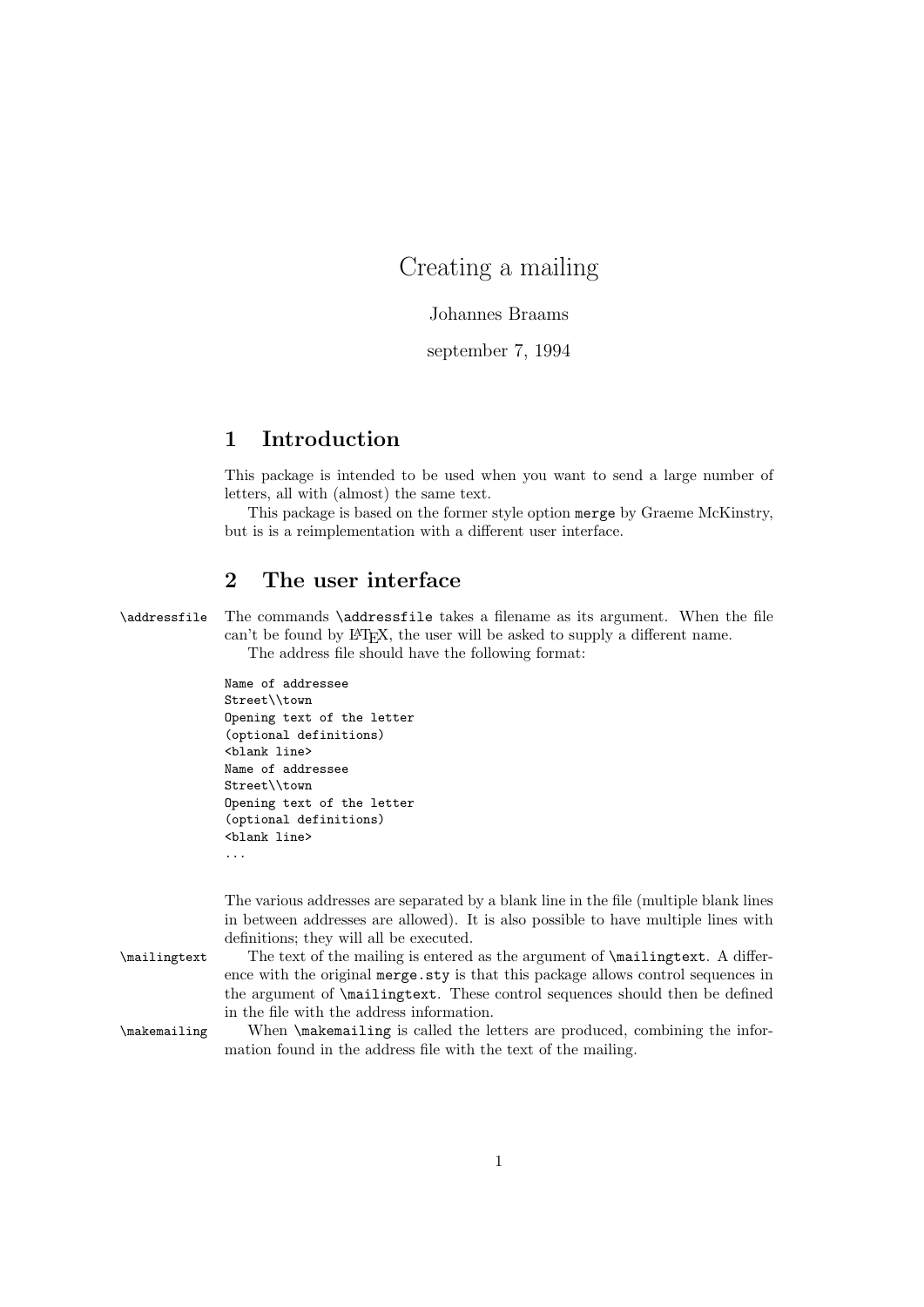### 3 The implementation

#### 3.1 User interface

```
\addressfile The argument to \adressfile is the name of the file with the address information.
               1 \newcommand{\addressfile}[1]{%
               2 \def\M@filename{#1}}
\mailingtext The argument to this macro contains the entire text of the mailing. The text may
```
contain control sequences to be able to make variations in the text.

\long\def\mailingtext#1{\global\mailing@text={#1}}

\makemailing The command \makemailing will produce the mailing, reading addresses, openings and optional definitions of variable text parts from an external file.

|    | $4 \def\mathcal{M}$                      |
|----|------------------------------------------|
| 5  | \M@openadrfile                           |
| 6  | \loop                                    |
| 7  | \read@info                               |
| 8  | \if@notready                             |
| 9  | \begin{letter}{\M@toname\\\M@toaddress}% |
| 10 | \opening{\M@opening}%                    |
| 11 | \vskip\baselineskip                      |
| 12 | \the\mailing@text                        |
| 13 | \end{letter}                             |
| 14 | <b>\fi</b>                               |
| 15 | \if@notready                             |
| 16 | \repeat}                                 |

#### 3.2 Allocations

\M@adrfile We need to allocate an input stream for the file with the address information. \newread\M@adrfile

\mailing@text The contents of the letter are stored in a token register \newtoks\mailing@text

\if@notready A switch which indicates if the file \M@adrfile has been exhausted. \newif\if@notready \newif\if@notemptyoreof

#### 3.3 Internal macros

```
\M@openadrfile The macro \M@openadrfile tries to open \M@filename. It that doesn't succeed
                it asks the user to supply a new name. This is done untill a file is found.
```

```
21 \def\M@openadrfile{%
```
- \openin\M@adrfile\M@filename\relax
- \ifeof\M@adrfile
- \loop
- %\PackageWarning{mailing}{I can't find the file \M@filename}
- 26 \typeout{I can't find the file \M@filename!}
- \closein\M@adrfile
- \typein[\M@filename]{Enter a new name}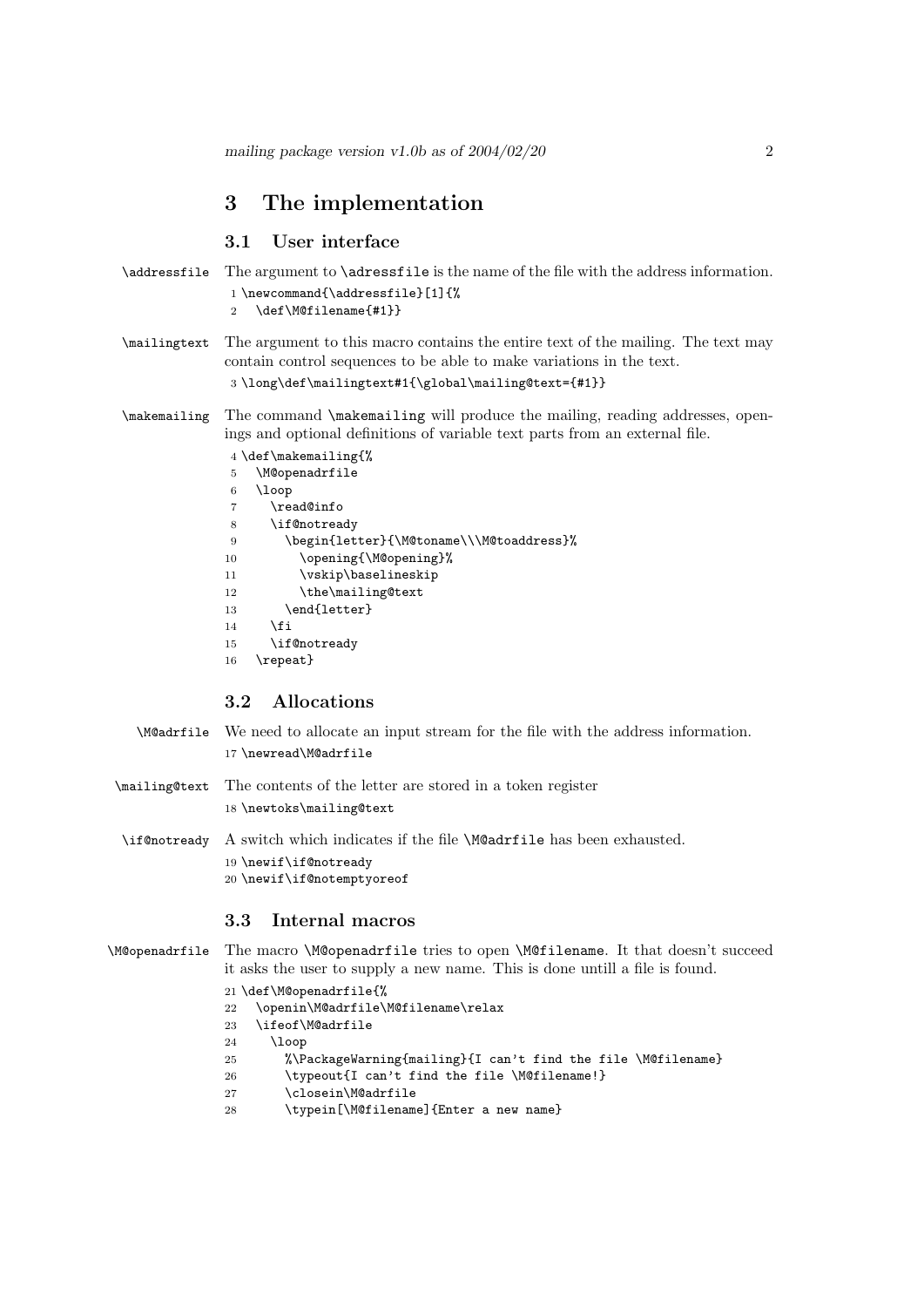mailing package version v1.0b as of  $2004/02/20$  3

```
29 \openin\M@adrfile\M@filename
30 \ifeof\M@adrfile
31 \repeat
32 \fi}
```
\read@info The macro \read@info takes care of the reading of all the information from \M@adrfile, needed to format another letter.

```
33 \def\read@info{%
34 \skip@empty@lines
```
The macro \skip@empty@lines leaves the non-empty line it found in \M@lines. If it found an end of file condition the \if@notready flag will be set to \iffalse.

- \if@notready \let\M@toname\M@line \read\M@adrfile to\M@toaddress \read\M@adrfile to\M@opening \test@eof \if@notready\read@defs\fi \fi }
- \read@defs Reads definitions of control sequences from the file \M@adrfile until either an empty line is found or the end of file is reached. Each line is stored in a control sequence and it is executed after all definitions are read.

```
43 \def\read@defs{%
```

```
44 \def\M@defns{}%
```
- {\loop
- \endlinechar=-1
- \read\M@adrfile to\M@line
- \endlinechar='\^^M

We need to get the expansion of \M@line into the definition of \M@defns, not \M@line itself. Therefore \M@line is expanded before \M@defns.

- \expandafter\toks@\expandafter\expandafter
- \expandafter{\expandafter\M@defns\M@line}%
- 51 \xdef\M@defns{\the\toks@}%
- \test@emptyoreof
- \if@notemptyoreof
- \repeat}%
- \M@defns
- }

\test@eof The macro \test@eof tests the status of of the input file.

```
57 \def\test@eof{%
58 \ifeof\M@adrfile
59 \@notreadyfalse
60 \else
61 \@notreadytrue
62 \{f_i\}
```
- 
- 

\test@emptyoreof The macro \test@emptyoreof checks whether we reached an empty line or the end of the file.

> \def\test@emptyoreof{% \@notemptyoreoftrue